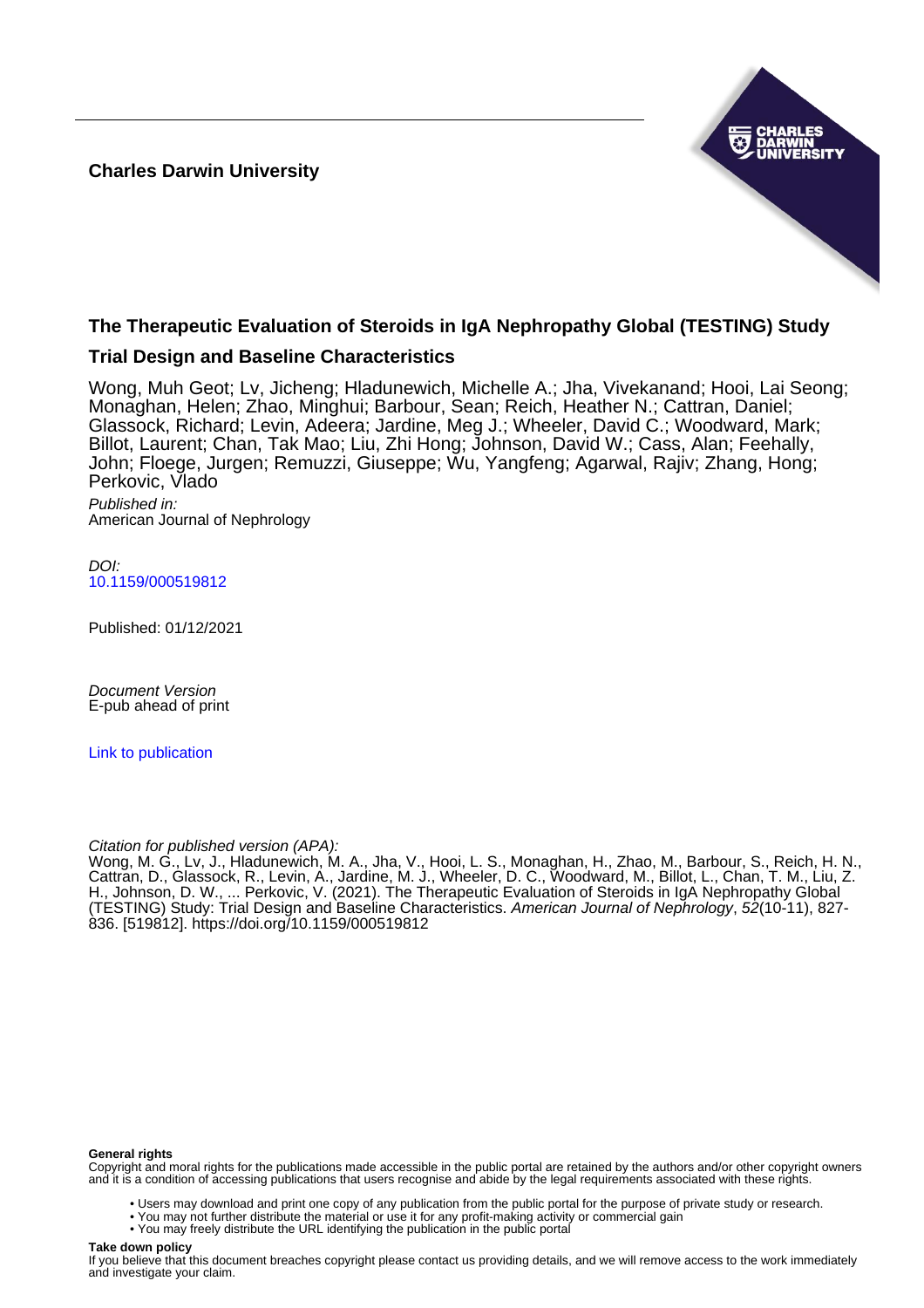**AJN American Journal** of Nephrology

# **Patient-Oriented, Translational Research: Research Article**

Am J Nephrol DOI: 10.1159/000519812 Received: August 27, 2021 Accepted: September 14, 2021 Published online: November 3, 2021

# **The Therapeutic Evaluation of Steroids in IgA Nephropathy Global (TESTING) Study: Trial Design and Baseline Characteristics**

Muh Geot Wong<sup>a, b</sup> Jicheng Lv<sup>c, w</sup> Michelle A. Hladunewich<sup>d</sup> Vivekanand Jha<sup>e, f, g</sup> Lai Seong Hooi<sup>h</sup> Helen Monaghan<sup>a</sup> Minghui Zhao<sup>c</sup> Sean Barbour<sup>i</sup> Heather N. Reich<sup>j</sup> Daniel Cattran<sup>j</sup> Richard Glassock<sup>k</sup> Adeera Levin<sup>i</sup> Meg J. Jardine<sup>l</sup> David C. Wheeler<sup>m</sup> Mark Woodward<sup>a, f</sup> Laurent Billot<sup>a</sup> Tak Mao Chan<sup>n</sup> Zhi-Hong Liu<sup>o</sup> David W. Johnson<sup>p</sup> Alan Cass<sup>a, q</sup> John Feehally<sup>r</sup> Jürgen Floege<sup>s</sup> Giuseppe Remuzzi<sup>t</sup> Yangfeng Wu<sup>u</sup> Rajiv Agarwal<sup>v</sup> Hong Zhang<sup>c</sup> Vlado Perkovic<sup>a</sup> for the TESTING Study Group

<sup>a</sup>The George Institute for Global Health, University of New South Wales, Sydney, NSW, Australia; <sup>b</sup>Department of Renal Medicine, Royal North Shore Hospital, St Leonards, NSW, Australia; <sup>c</sup>Renal Division, Department of Medicine, Peking University First Hospital, Beijing, China; <sup>d</sup>Department of Medicine, Sunnybrook Health Sciences Centre, University of Toronto, Toronto, ON, Canada; <sup>e</sup>The George Institute for Global Health India, New Delhi, India; The George Institute for Global Health, School of Public Health, Imperial College, London, UK; <sup>g</sup>Department of Medicine, Prasanna School of Public Health, Manipal Academy of Higher Education, Manipal, India; hDepartment of Medicine, Sultanah Aminah Hospital, Johor Bahru, Malaysia; <sup>i</sup> Department of Medicine, The University of British Columbia, Vancouver, BC, Canada; <sup>j</sup>Division of Nephrology, University Health Network, Toronto, ON, Canada;<br><sup>k</sup>Denartment of Medicine, David Geffen School of Medicine, University of California-Los Angeles, Los Angeles Department of Medicine, David Geffen School of Medicine, University of California-Los Angeles, Los Angeles, CA, USA; <sup>I</sup>The NHMRC Clinical Trial Centres, University of Sydney, Camperdown, NSW, Australia; <sup>m</sup>Department of Renal Medicine, University College London, London, UK; <sup>n</sup>Department of Medicine, University of Hong Kong, Hong Kong, China; <sup>o</sup>National Clinical Research Center of Kidney Diseases, Jinling Hospital, Nanjing University School of Medicine, Nanjing, China; <sup>p</sup>Australasian Kidney Trials Network, University of Queensland, Brisbane, QLD, Australia;<br><sup>q</sup>Menzies School of Health Research, Charles Darwin University, Darwin, NT, Australia; 'Department of Re Medicine, University of Leicester, Leicester, UK; <sup>s</sup>Division of Nephrology and Clinical Immunology, RWTH Aachen University, Aachen, Germany; <sup>t</sup>Istituto di Ricerche Farmacologiche Mario Negri IRCCS, Bergamo, Italy; <sup>u</sup>Department of Epidemiology and Biostatistics, Peking University Clinical Research Institute, Beijing, China; YDepartment of Medicine, Indiana University School of Medicine, Indianapolis, IN, USA; wThe George Institute for Global Health China, Beijing, China

#### **Keywords**

IgA nephropathy · Glucocorticoids · Kidney failure

## **Abstract**

*Introduction:* Despite optimal current care, up to 30% of individuals suffering from immunoglobulin A nephropathy (IgAN) will develop kidney failure requiring dialysis or kidney transplantation. The Therapeutic Evaluation of STe-

karger@karger.com www.karger.com/ajn

Karger<sup>4</sup> **ROPEN ACCESS** 

© 2021 The Author(s). Published by S. Karger AG, Basel

This is an Open Access article licensed under the Creative Commons Attribution-NonCommercial-4.0 International License (CC BY-NC) (http://www.karger.com/Services/OpenAccessLicense), applicable to the online version of the article only. Usage and distribution for commercial purposes requires written permission.

roids in IgA Nephropathy Global (TESTING) study was designed to assess the benefits and risks of steroids in people with IgAN. We report the trial design as well as the baseline characteristics of study participants. *Methods:* It is an investigator-initiated, multicenter, double-blind, placebocontrolled, randomized trial of individuals with kidney biopsy-confirmed IgAN, proteinuria ≥1 g/day, and an esti-

Trial Registration: Clinicaltrials.gov Identifier: NCT01560052.

Correspondence to: Muh Geot Wong, mwong@georgeinstitute.org.au Hong Zhang, hongzh@bjmu.edu.cn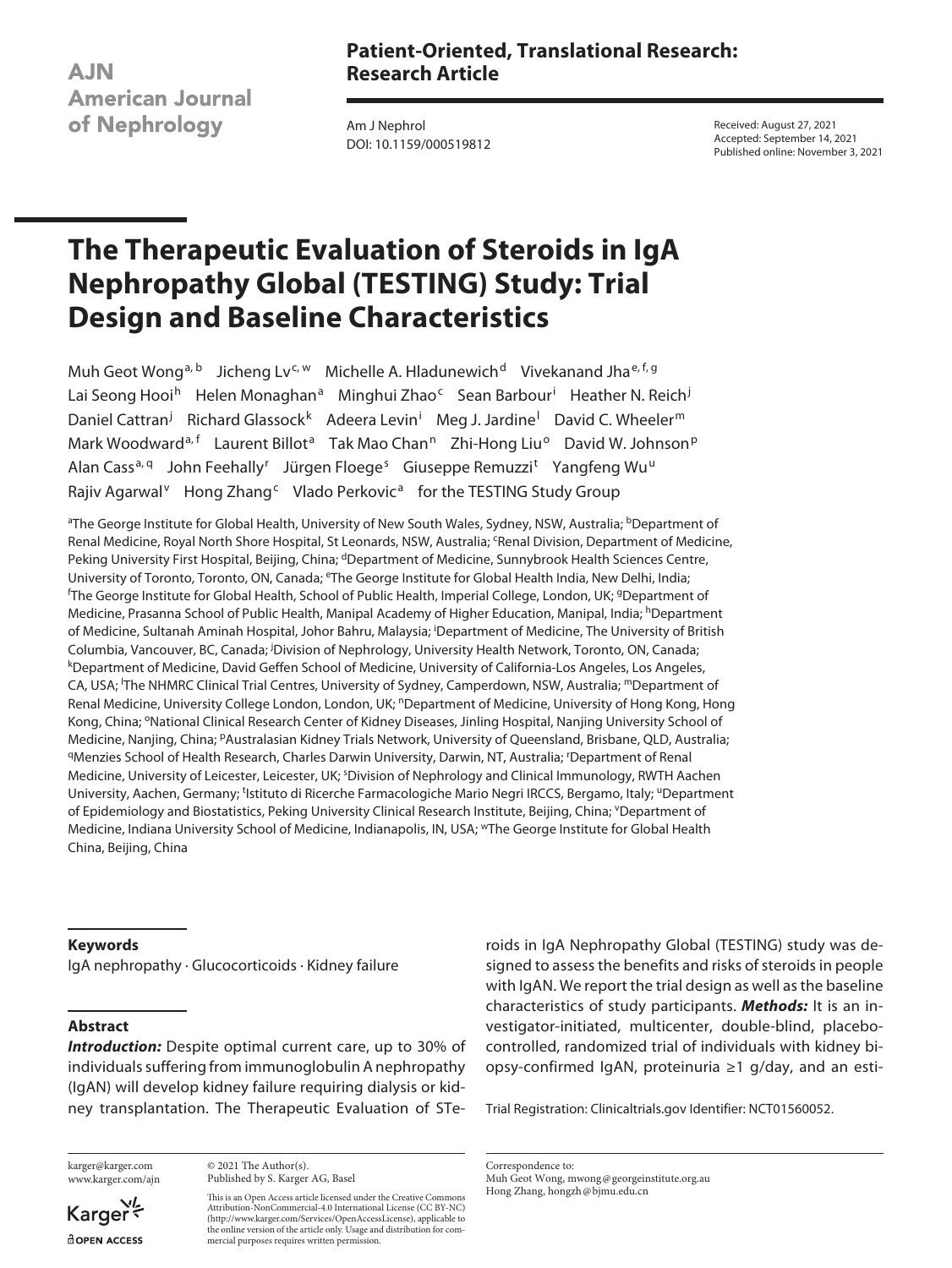mated GFR of 20–120 mL/min/1.73 m<sup>2</sup>, following at least 3 months of standard of care including maximum labelled (or tolerated) dose of renin-angiotensin system blockade. The original study design randomized participants 1:1 to oral methylprednisolone (0.6–0.8 mg/kg/day, maximum 48 mg/day) for 2 months, with subsequent weaning by 8 mg/ day/month over 6–8 months, or matching placebo. The intervention was modified in 2016 (due to an excess of serious infection) to low-dose methylprednisolone (0.4 mg/ kg/day, maximum 32 mg/day) for 2 months, followed by weaning by 4 mg/day/month over 6–9 months, or matching placebo. Participants recruited after 2016 also received prophylaxis against *Pneumocystis jirovecii* pneumonia during the first 12 weeks of treatment. *Results:* The study recruitment period extended from May 2012 to November 2019. By the time the excess of serious infections was observed, 262 participants had been randomized to the original full-dose treatment algorithm, and an interim analysis was reported in 2016. Subsequently, 241 additional participants were randomized to a revised low-dose protocol, for a total of 503 participants from China (373), India (78), Canada (24), Australia (18), and Malaysia (10). The mean age of randomized participants was 38, 39% were female, mean eGFR at randomization was 62.7 mL/min/1.73 m<sup>2</sup>, and mean 24-h urine protein 2.54 g. The primary endpoint is a composite of 40% eGFR decline from baseline or kidney failure (dialysis, transplantation, or death due to kidney disease), and participants will be followed until the primary outcome has been observed in at least 160 randomized participants. Analyses will also be made across predefined subgroups. Effects on eGFR slope and albuminuria will also be assessed overall, as well as by the steroid dosing regimen. *Conclusions:* The TESTING study (combined full and low dose) will define the benefits of corticosteroid use on major kidney outcomes, as well as the risks of therapy, and provide data on the relative effects of different doses, in individuals with high-risk IgAN. © 2021 The Author(s).

Published by S. Karger AG, Basel

# **Introduction**

<span id="page-2-1"></span><span id="page-2-0"></span>IgAN is the commonest cause of glomerulonephritis and the leading cause of kidney failure requiring dialysis in young adults worldwide with variable prevalence and regional differences in characteristics [\[1](#page-10-0), [2](#page-10-1)]. The natural history of IgAN is heterogeneous and varies from an indolent benign course to rapid progression to kidney failure requiring dialysis [\[3,](#page-10-2) [4\]](#page-10-3). Proteinuria (>1 g/day), hypertension, or elevated serum creatinine at the time of <span id="page-2-4"></span><span id="page-2-3"></span><span id="page-2-2"></span>diagnosis [[5](#page-10-4), [6](#page-10-5)], as well as specific histological lesions on kidney biopsy (Oxford classification MEST-C scores) [[7](#page-10-6)– [9](#page-10-7)], have been identified as markers of poor prognosis. Despite improvements in the understanding of the pathological mechanisms of IgAN and improved disease-risk prediction, there is no current established disease-targeted therapy for individuals at high risk of kidney progression. Although corticosteroids and other immunosuppressants have been used for decades based on their biologically plausible effects on the course of IgAN, their role remains controversial [[1](#page-10-0)0, [11\]](#page-10-0). An updated Cochrane review of immunosuppressive agents in IgAN that included 8 studies (741 participants) reported corticosteroid therapy may induce complete remission, prevent doubling of serum creatinine, and reduce proteinuria, but has uncertain effects on glomerular filtration rate, death, infection, and malignancy [\[1](#page-10-0)[2\]](#page-10-1). In the STOP-IgAN trial, addition of immunosuppression to supportive care in 162 Caucasian participants resulted in more adverse effects with little impact on eGFR decline over the 3-year trial period, or during a subsequently published 7-year cohort follow-up [[1](#page-10-0)[3](#page-10-2), [1](#page-10-0)[4\]](#page-10-3).

<span id="page-2-6"></span><span id="page-2-5"></span>The Therapeutic Effects of STeroids in IgA Nephropathy Global (TESTING) study was designed to assess the effects of a 6- to 9-month course of oral steroids on the risk of major kidney outcomes, as well as the safety of this therapy. In 2015, TESTING was temporarily halted on the advice of the Data Safety Monitoring Committee (DSMC) due to a high rate of serious adverse events (primarily infections) among people randomized to steroid therapy. However, the results at that time also suggested potential benefits of corticosteroid use on kidney outcomes [[1](#page-10-0)[5\]](#page-10-4). The trial design was subsequently modified and recruitment continued. Here, we report the final design of the TESTING study including the reported interim analysis and the protocol modifications, as well as the baseline characteristics of all randomized study participants.

#### <span id="page-2-7"></span>**Methods**

#### *Study Design and Participants*

The Therapeutic Evaluation of STeroids in IgA Nephropathy Global (TESTING) study is an investigator-initiated, multicenter, double-blind, randomized controlled trial comparing the effects of oral methylprednisolone to matching placebo on the risk of major kidney outcomes in people with IgAN receiving appropriate supportive therapy, including maximum tolerated renin-angiotensin blocker (RAS) therapy.

The study is overseen by a Steering Committee, coordinated by an academic research organization (The George Institute for Glob-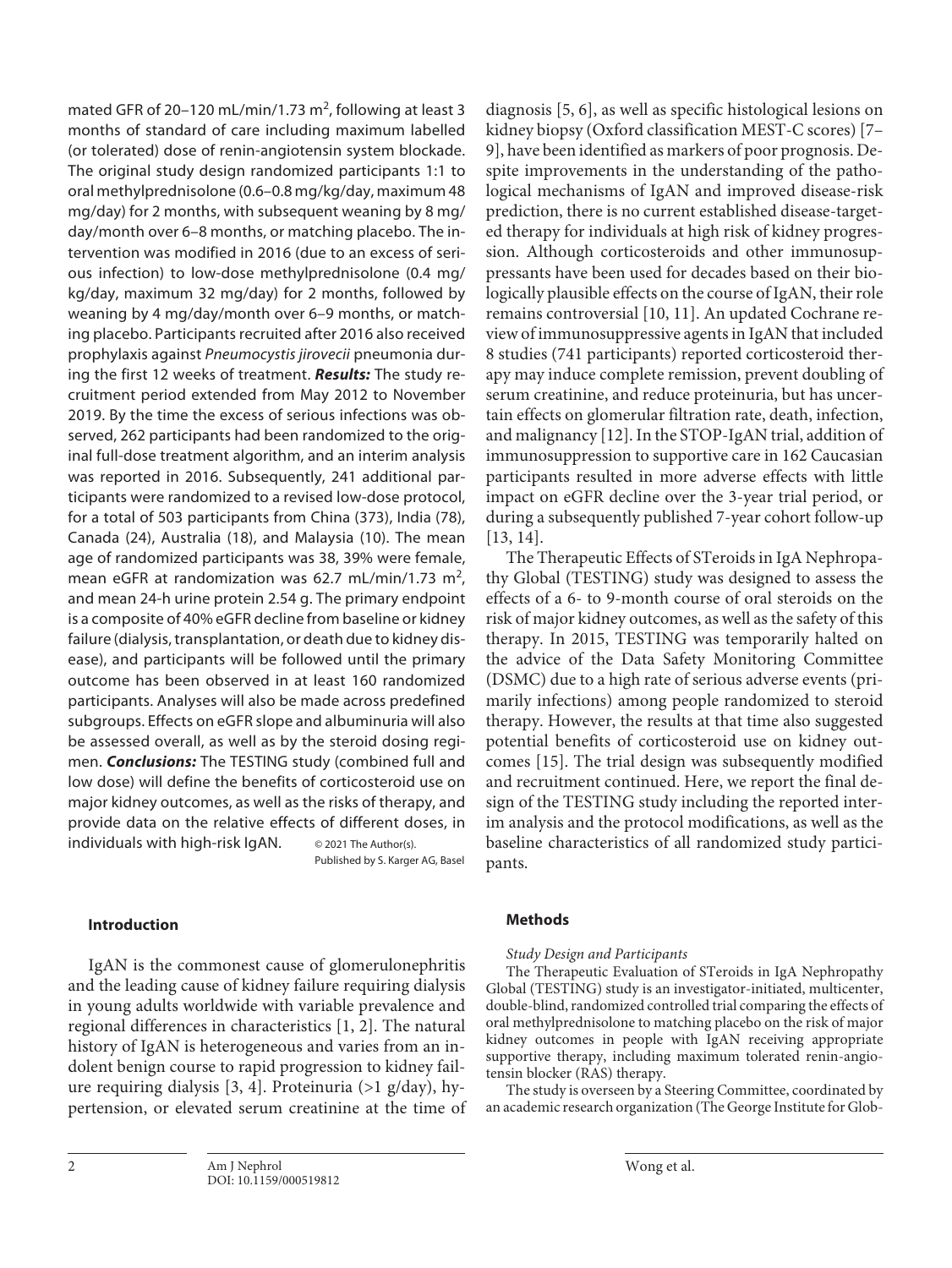

**Fig. 1.** Schematic diagram of the full corticosteroid and low corticosteroid dose cohort combined. PJP, *Pneumocystis jirovecii* pneumonia.

al Health), and conducted in sites in Australia, Canada, China including Hong Kong, India, and Malaysia. Ethical approval to conduct the trial was obtained from Peking University, the University of Sydney, and the ethics committees of individual countries and study sites, with all participants providing written informed consent. An independent Data Safety Monitoring Committee (DSMC) has been established and meets twice a year to review efficacy and safety data.

The study started recruitment in 2012 but was halted in November 2015 based on the advice of the DSMC due to safety concerns, primarily an excess of serious infections including 2 deaths in the steroid arm. An interim analysis of data collected to that time was published [[1](#page-10-0)[5\]](#page-10-4), and recruitment was recommenced following protocol modification to a reduced methylprednisolone dose regimen (see below), with ongoing follow-up of all participants (including the original cohort) with a revised sample size. Figure 1 shows a schematic diagram of the full steroid and low steroid dose cohort. A summary of the changes in the modified protocol is provided in online supplementary Table 1 (for all online suppl. material, see www.karger.com/doi/10.1159/000519812).

#### *Participants and Procedures*

Eligibility required a diagnosis of primary IgAN proven on kidney biopsy, an eGFR between 20 and 120 mL/min per 1.73 m<sup>2</sup> (calculated using the Chronic Kidney Disease Epidemiology Collaboration formula, modified to 30-120 mL/min per 1.73 m<sup>2</sup> for the low-dose cohort), and urinary protein excretion above 1 g/day. Exclusion criteria included a strong indication, or contraindication, to corticosteroid therapy based on the judgment of the treating physician, or the use of systemic immunosuppressive therapy in the previous year.

Potential participants who provided informed consent and met study entry criteria underwent a run-in period of 4–12 weeks to allow optimization of background therapy, including addition or titration to a maximum labelled or tolerated dose of RAS blockade as per standard of care. Participants who met the eligibility criteria at the end of the run-in period were randomly assigned 1:1 via a password-protected encrypted website interface to receive oral methylprednisolone or matching placebo, stratified by region, proteinuria (<3 g/day or ≥3 g/day), estimated GFR (<50 mL/ min/1.73 m<sup>2</sup> or  $\geq$ 50 mL/min/1.73 m<sup>2</sup>), and kidney biopsy findings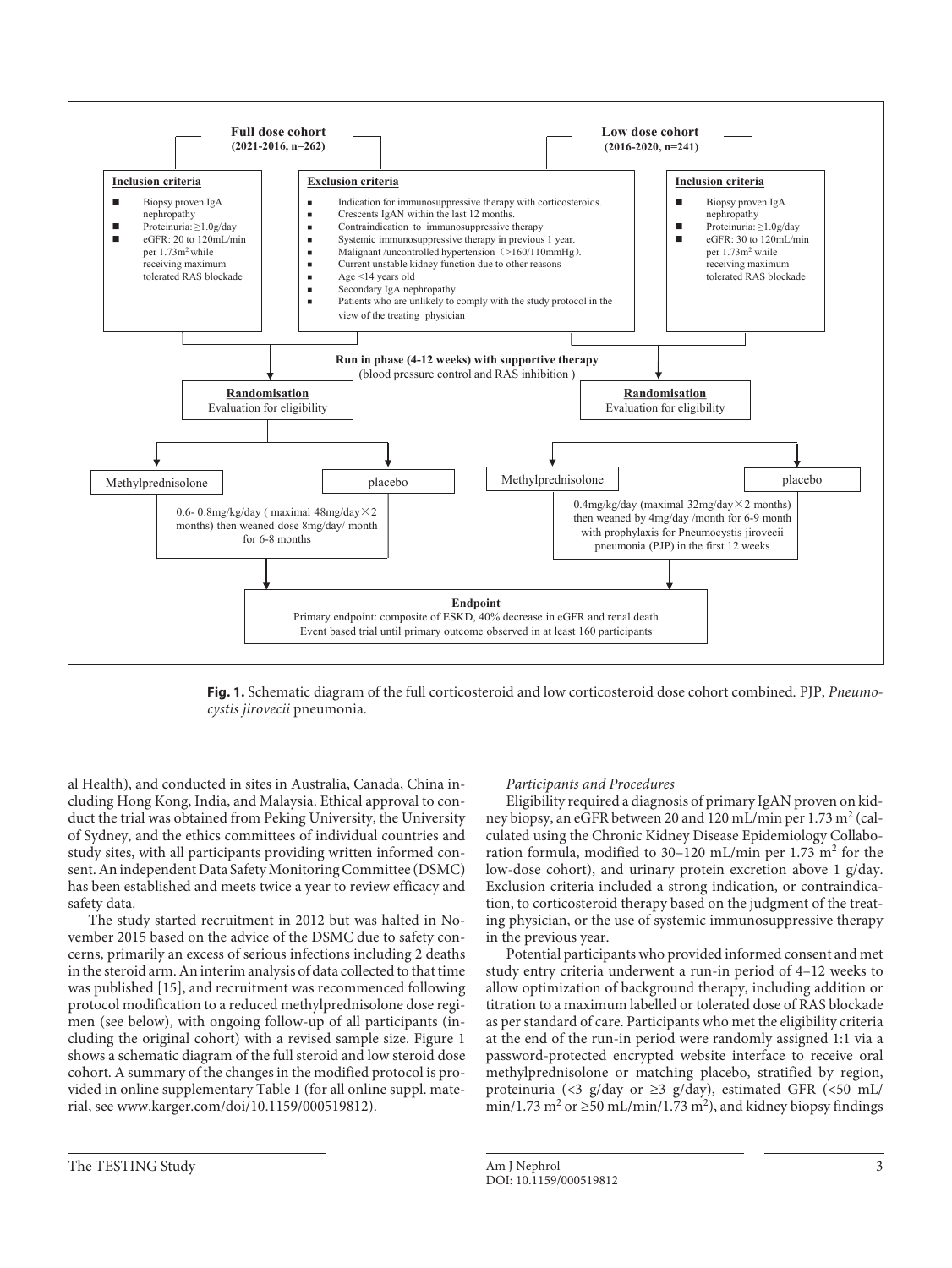(endocapillary proliferation status according to the Oxford classification, E1 or E0). Randomization was performed using a minimization algorithm that was centrally generated and used by all sites to minimize any imbalances in key variables. Participants, investigators, site staff, trial committees, and sponsors were masked to treatment assignment for the duration of the study.

Participants were followed at regular intervals for a planned average follow-up period of around 5 years. Study assessments occurred monthly for 3 months after randomization, then every 3 months until month 12, and every 12 months until the end of this study. Additional telephone or face-to-face assessments were undertaken at 3-month intervals to ascertain kidney endpoints or adverse events. Laboratory evaluation of all specimens was performed in a national central laboratory in China and at local laboratories in other countries.

#### *Endpoints and Event Adjudication*

<span id="page-4-0"></span>The primary composite endpoint is defined as the first occurrence of a sustained 40% decrease in eGFR, the development of kidney failure (defined as a need for maintenance dialysis or kidney transplantation and adjudicated by a blinded, independent committee), or death due to kidney disease. The 40% eGFR endpoint was chosen based on consensus recommendations from a workshop sponsored by the National Kidney Foundation and the US Food and Drug Administration on kidney endpoints and is now a well-accepted kidney endpoint for clinical trials [[1](#page-10-0)[6–](#page-10-5)[1](#page-10-0)[8\]](#page-10-8). Occurrences of 40% eGFR reduction are included as endpoints if they are confirmed on a repeat serum creatinine at least 30 days following their first occurrence, or if they occur at the final available measurement. Investigators are also asked to exclude reversible causes of eGFR decline including obstructive causes, nephrotoxins, IV contrast, and other causes for acute-on-chronic kidney failure.

Secondary endpoints include the composite of kidney failure and all-cause death with either 30%, 40%, or 50% decrease in eGFR. The secondary endpoints also include the composite outcome of kidney failure and death due to kidney disease, individual components of the composite primary endpoint, proteinuria reduction evaluated by time-averaged proteinuria, and eGFR slope across all post-randomization study assessments.

A blinded event adjudication committee (EAC) consisting of experts in nephrology adjudicates kidney failure and deaths. For the purpose of event adjudication, kidney failure is defined as the necessity for maintenance dialysis (peritoneal or hemodialysis) for at least 90 days, or receipt of kidney transplantation. The 90-day criterion is included in the definition of the kidney failure endpoint to avoid misclassification of kidney failure caused by acute kidney injury or volume overload requiring kidney replacement therapy. If kidney failure is reached <90 days before study closure or if the participant dies within 90 days of dialysis initiation, the EAC will adjudicate whether the endpoint meets kidney failure criteria, using the detailed definitions and criteria in the EAC charter.

Prespecified exploratory endpoints include (i) a 25% decrease in eGFR assessed separately or as part of a composite with kidney failure and all-cause death, (ii) annual slope in the inverse of serum creatinine, (iii) proteinuria remission at 6th, 12th, and 24th month, and (iv) hematuria disappearance at the last follow-up. A statistical analysis plan will be finalized and locked prior to data unblinding.

# *Adverse Events and Safety*

Predefined safety outcomes are all-cause mortality, total serious adverse events, serious infections, new diabetes, gastrointestinal hemorrhage, fracture or osteonecrosis, and cardiovascular events. Serious adverse events are defined according to the International Conference on Harmonization Guideline for Clinical Safety Data Management.

#### *Intervention*

In the original study design, participants were randomized 1:1 to oral methylprednisolone (0.6–0.8 mg/kg/day, maximum 48 mg/ day) or matching placebo for 2 months, with subsequent weaning by 8 mg/day over 6–8 months. Protocol modifications were made to incorporate measures to reduce infection risk following published interim analysis results [[1](#page-10-0)[5\]](#page-10-4). The steroid dose was reduced to methylprednisolone 0.4 mg/kg/day or matching placebo (maximum 32 mg/day) for 2 months, followed by dose tapering by 4 mg/day/month over 6–9 months. Prophylaxis for *Pneumocystis jirovecii* pneumonia was also implemented during the first 12 weeks of the treatment period for all subsequent participants.

#### *TESTING Substudies*

Two TESTING substudies are also planned. These are prospectively defined. The first aims to evaluate the histopathology of kidney biopsies by a central pathology committee using a standardized scoring system to validate the MEST-C Oxford classification scoring system [\[9\]](#page-10-7) and to correlate the impact of pathology on steroid treatment response as well as short- and long-term outcomes for individuals with IgAN. The second substudy will serve as an external validation of the International IgA Nephropathy Prediction Model by the International IgAN Network research group collaboration, to predict proteinuria reduction following corticosteroid treatment [\[1](#page-10-0)[9](#page-10-7)].

#### *Statistical Analysis*

The initial sample size calculations assumed an annual combined event rate for the primary endpoint (50% eGFR decrease, kidney failure, and death due to kidney disease) of 7%, requiring 1,300 participants to detect a 30% relative risk reduction in the primary endpoint with 90% power ( $\alpha$  = 0.05) [[2](#page-10-1)0, [2](#page-10-1)[1](#page-10-0)]. Subsequent to the safety concerns and analysis and using a 40% eGFR reduction threshold rather than the original 50% reduction, the sample size was revised to 500 participants in order to provide 90% power (α  $= 0.05$ ) to detect an overall 40% risk reduction with a corticosteroid-based treatment after an average follow-up of 5 years across the combined (original and low dose) cohorts. These calculations assumed annual event rates of 40% decline in eGFR or kidney failure of 12% in the placebo arm and allowing for up to 10% of participants being lost to follow-up or having outcome data unavailable. The increase in the detectable treatment effect from a 30% to a 40% relative risk reduction was a pragmatic decision based on a balance between feasibility, funding, and plausible benefit given that the interim analysis results suggested the effect size may be as large as 63% [\[1](#page-10-0)[5](#page-10-4)].

The trial is event driven and has been designed to continue until at least 160 primary endpoints have been observed with an expected overall mean follow-up of 5 years. All analyses will be based on the intention-to-treat principle for all randomized participants, with every effort made to ensure complete follow-up data are available.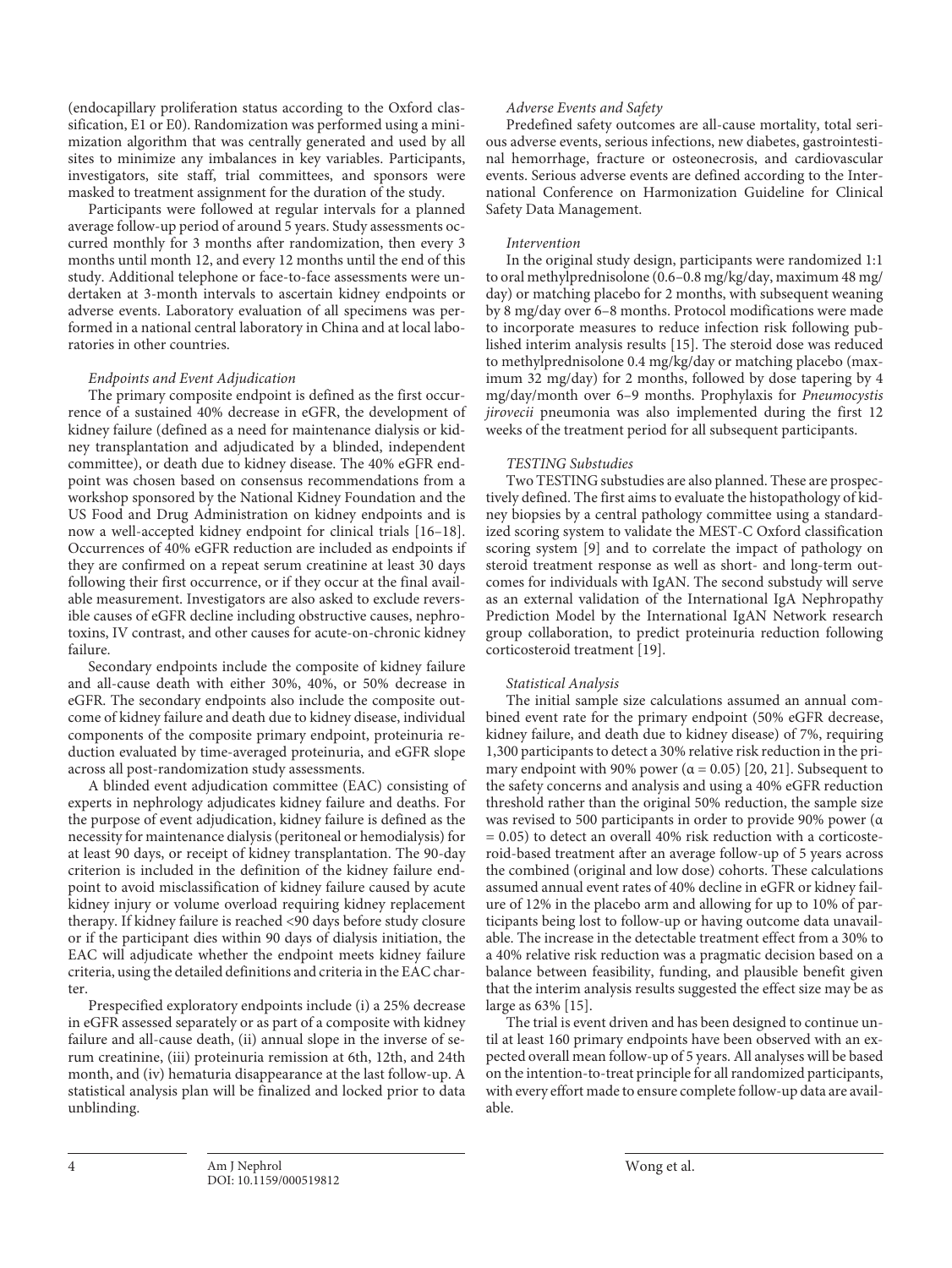**Table 1.** Baseline characteristic of TESTING participants

| Parameter                                      | Full-dose<br>protocol<br>$(N = 262)$ | Low-dose<br>protocol<br>$(N = 241)$ | Testing for<br>differences | Combined<br>protocols<br>$(N = 503)$ |
|------------------------------------------------|--------------------------------------|-------------------------------------|----------------------------|--------------------------------------|
| Age                                            |                                      |                                     |                            |                                      |
| N                                              | 262                                  | 241                                 |                            | 503                                  |
| Mean (SD)                                      | 38.6(11.1)                           | 37.2 (10.7)                         | 0.1537                     | 37.9 (10.9)                          |
| Median (IQR)                                   | 37.2 (29.3; 47.3)                    | 35.4 (29.0; 45.0)                   |                            | 36.1 (29.0; 45.9)                    |
| Sex                                            |                                      |                                     |                            |                                      |
| Female                                         | 96/262 (36.6%)                       | 102/241 (42.3%)                     | 0.1925                     | 198/503 (39.4%)                      |
| Male                                           | 166/262 (63.4%)                      | 139/241 (57.7%)                     |                            | 305/503 (60.6%)                      |
| Race<br>Caucasian/European                     | 8/262 (3.1%)                         | 17/241 (7.1%)                       |                            | 25/503 (5.0%)                        |
| Chinese                                        | 251/262 (95.8%)                      | 128/241 (53.1%)                     |                            | 379/503 (75.3%)                      |
| South Asian                                    | $0/262(0.0\%)$                       | 63/241 (26.1%)                      |                            | 63/503 (12.5%)                       |
| South-East Asian                               | $3/262(1.1\%)$                       | 30/241 (12.4%)                      | < 0.0001                   | 33/503 (6.6%)                        |
| Japanese                                       | $0/262(0.0\%)$                       | $1/241(0.4\%)$                      |                            | 1/503 (0.2%)                         |
| <b>Other Eastern Asian</b>                     | $0/262(0.0\%)$                       | $1/241(0.4\%)$                      |                            | $1/503(0.2\%)$                       |
| Mixed                                          | $0/262(0.0\%)$                       | $1/241(0.4\%)$                      |                            | $1/503(0.2\%)$                       |
| BMI                                            |                                      |                                     |                            |                                      |
| N                                              | 262                                  | 237                                 |                            | 499                                  |
| Mean (SD)                                      | 24.33 (4.12)                         | 25.73 (4.88)                        | 0.0005                     | 24.99 (4.55)                         |
| Median (IQR)                                   | 23.93 (21.48; 26.22)                 | 25.10 (22.66; 28.33)                |                            | 24.34 (21.87;<br>27.08)              |
| Smoking history                                |                                      |                                     |                            |                                      |
| Nonsmoker                                      | 197/262 (75.2%)                      | 198/241 (82.2%)                     |                            | 395/503 (78.5%)                      |
| Previous smoker                                | 44/262 (16.8%)                       | 22/241 (9.1%)                       | 0.0394                     | 66/503 (13.1%)                       |
| Current smoker<br>Macrohematuria               | 21/262 (8.0%)<br>51/262 (19.5%)      | 21/241 (8.7%)<br>29/241 (12.0%)     | 0.0228                     | 42/503 (8.3%)<br>80/503 (15.9%)      |
| Hypertension history                           | 123/262 (46.9%)                      | 118/241 (49.0%)                     | 0.6512                     | 241/503 (47.9%)                      |
| Tonsillectomy history                          | $2/262(0.8\%)$                       | $1/241(0.4\%)$                      | 0.6122                     | 3/503 (0.6%)                         |
| Past systematic corticosteroid therapy         | $8/262(3.1\%)$                       | 20/241 (8.3%)                       | 0.0104                     | 28/503 (5.6%)                        |
| Past (other) immunosuppressant therapy         | 14/262 (5.3%)                        | 15/241 (6.2%)                       | 0.6721                     | 29/503 (5.8%)                        |
| Family history of IgA nephropathy              | 7/262 (2.7%)                         | 5/241(2.1%)                         | 0.6611                     | 12/503 (2.4%)                        |
| Diabetes mellitus                              | 4/262 (1.5%)                         | 13/241 (5.4%)                       | 0.0165                     | 17/503 (3.4%)                        |
| Coronary heart disease                         | 5/262 (1.9%)                         | $2/241(0.8\%)$                      | 0.3023                     | 7/503 (1.4%)                         |
| Stroke                                         | 4/262 (1.5%)                         | $2/241(0.8\%)$                      | 0.4720                     | 6/503(1.2%)                          |
| Peptic ulcer                                   | $2/262(0.8\%)$                       | $0/241(0.0\%)$                      | 0.1741                     | 2/503 (0.4%)                         |
| <b>Heart failure</b><br>eGFR level             | 0/262(0%)                            | 0/241(0%)                           |                            | 0/503(0)                             |
| N                                              | 261                                  | 241                                 |                            | 502                                  |
| Mean (SD)                                      | 59.19 (23.64)                        | 66.59 (25.57)                       |                            | 62.74 (24.84)                        |
| Median (IQR)                                   | 55.17 (41.69; 72.36)                 | 61.53 (44.61; 84.40)                | 0.0008                     | 58.28 (43.09;<br>78.96)              |
| Urine protein, g/24 h                          |                                      |                                     |                            |                                      |
| N                                              | 257                                  | 240                                 |                            | 497                                  |
| Mean (SD)                                      | 2.49(1.44)                           | 2.60(2.06)                          | 0.4633                     | 2.54(1.76)                           |
| Median (IQR)                                   | 2.13 (1.42; 2.95)                    | 2.02 (1.48; 3.05)                   |                            | 2.10 (1.45; 3.02)                    |
| Time since kidney biopsy, months<br>${\cal N}$ | 261                                  | 241                                 |                            | 502                                  |
| Mean (SD)                                      | 12.05 (34.98)                        | 19.88 (31.11)                       | 0.0085                     | 15.81 (33.38)                        |
| Median (IQR)                                   | 5.00 (3.00; 8.00)                    | 6.00 (4.00; 22.00)                  |                            | 5.00 (4.00; 13.00)                   |
| Mesangial hypercellularity                     |                                      |                                     |                            |                                      |
| M0                                             | 104/255 (40.8%)                      | 94/238 (39.5%)                      |                            | 198/493 (40.2%)                      |
| M <sub>1</sub>                                 | 151/255 (59.2%)                      | 144/238 (60.5%)                     | 0.7706                     | 295/493 (59.8%)                      |
| Segmental glomerulosclerosis                   |                                      |                                     |                            |                                      |
| S0                                             | 72/255 (28.2%)                       | 85/238 (35.7%)                      |                            | 157/493 (31.8%)                      |
| S1                                             | 183/255 (71.8%)                      | 153/238 (64.3%)                     | 0.0749                     | 336/493 (68.2%)                      |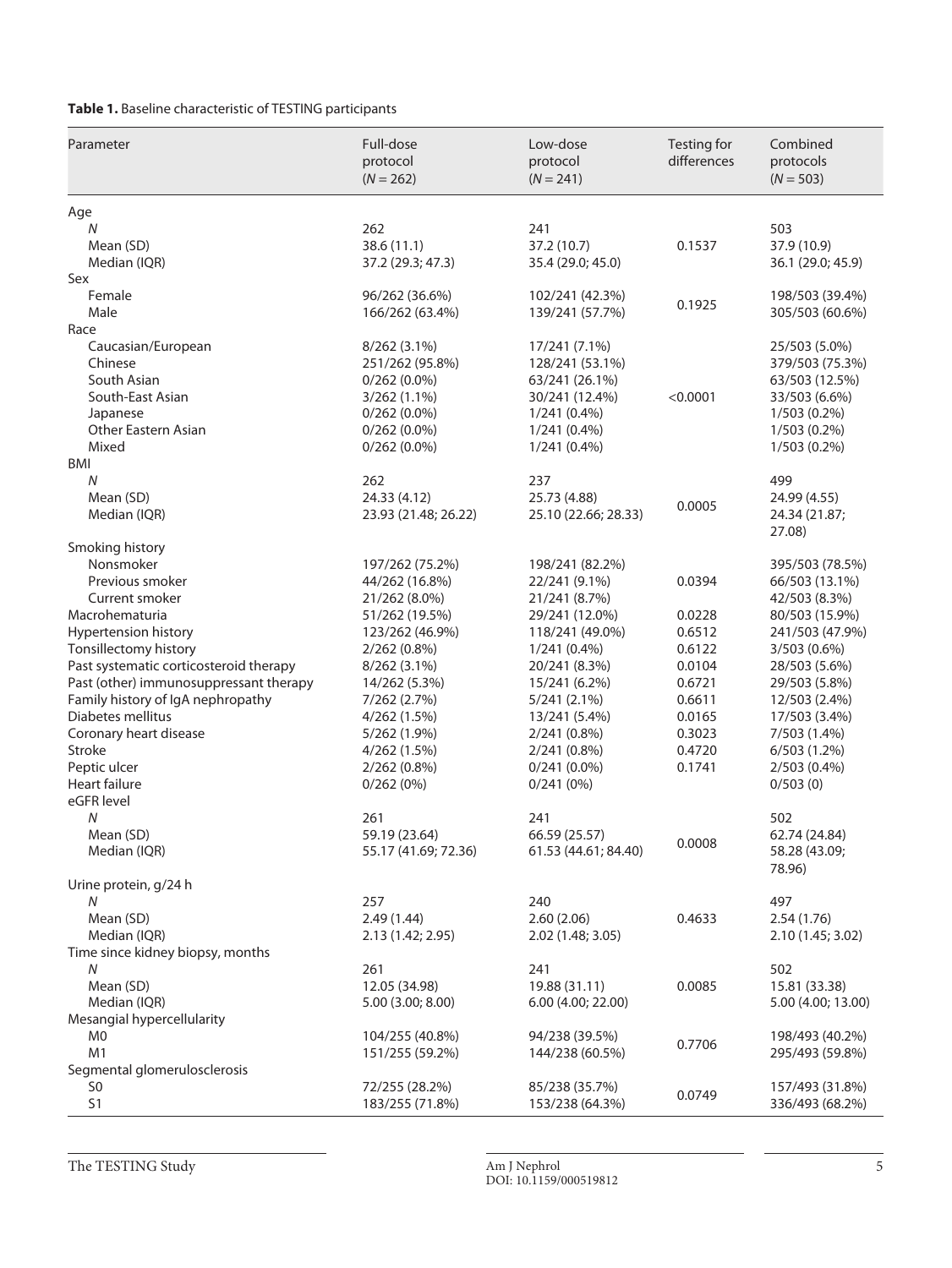#### **Table 1** (continued)

| Parameter                             | Full-dose<br>protocol<br>$(N = 262)$ | Low-dose<br>protocol<br>$(N = 241)$ | Testing for<br>differences | Combined<br>protocols<br>$(N = 503)$ |
|---------------------------------------|--------------------------------------|-------------------------------------|----------------------------|--------------------------------------|
| Endocapillary hypercellularity        |                                      |                                     |                            |                                      |
| E0                                    | 189/262 (72.1%)                      | 187/241 (77.6%)                     |                            | 376/503 (74.8%)                      |
| E <sub>1</sub>                        | 73/262 (27.9%)                       | 54/241 (22.4%)                      | 0.1594                     | 127/503 (25.2%)                      |
| Tubular atrophy/interstitial fibrosis |                                      |                                     |                            |                                      |
| T <sub>0</sub>                        | 94/255 (36.9%)                       | 147/238 (61.8%)                     |                            | 241/493 (48.9%)                      |
| T1                                    | 118/255 (46.3%)                      | 69/238 (29.0%)                      | < 0.0001                   | 187/493 (37.9%)                      |
| T <sub>2</sub>                        | 43/255 (16.9%)                       | 22/238 (9.2%)                       |                            | 65/493 (13.2%)                       |

Survival curves and estimated median survival times will be generated according to the Kaplan-Meier method and compared using the log-rank test. Cox proportional hazards will be used to estimate the hazard ratio comparing the 2 intervention groups. Analyses will be censored at the date when participants died (for causes other than kidney disease), were lost to follow-up, withdrew from study, or at the end of trial assessment, whichever occurred first. The Cox model will include the stratification variables (region, proteinuria, eGFR, and kidney biopsy findings) as fixed covariates. All *p* values will be 2-sided, and *p* values <0.05 will be considered to indicate statistical significance. All analyses will be performed using the SAS software, version 9.4 (SAS Institute). A detailed analysis plan has been developed and is available as a preprint (https://doi.org/10.31219/osf.io/d7qrw).

#### *Subgroup Analyses*

The homogeneity of the treatment effects on the primary outcome across specified subgroups will be tested by adding interaction terms to the Cox models, with predefined subgroups including steroid dosage regimen (original protocol or reduced dose), baseline proteinuria (<3.0 vs. ≥3.0 g/day), baseline estimated GFR (<50 vs.  $\geq$ 50 mL/min per 1.73 m<sup>2</sup>), endocapillary hypercellularity on histological scoring (yes or no), and race (Asian vs. non-Asian). As we believe the subgroup analysis by the steroid dosing regimen will be important, although power will be limited to assess heterogeneity for the primary outcome, we propose to focus on the subgroup analyses of effects on proteinuria and on eGFR slope if an overall benefit is observed. Given the limited power to detect interactions, for the dose subgroup (full dose vs. lower dose), differences in effect sizes will take precedence over the interaction *p* value in guiding the interpretation and potential clinical significance.

#### *TESTING Steering Committee and Funding Source*

TESTING is an investigator-initiated trial funded by Peking University First Hospital, China, for all China sites; CIHR grant MOP126078 for sites in Canada, and NHRMC Project grant APP1042474 for central co-ordination and the remaining sites in the other participating countries. The study is overseen by a Steering Committee that designed the study, oversees the conduct of the trial, and will undertake the analysis and reporting of all data. All authors will have access to study results. Study drug and some initial seed funding were provided by Pfizer who have no other role in the TESTING trial. Matching placebo is manufactured locally in China or Australia, packaged and labelled, and distributed to the sites.

#### **Results**

Between May 2012 and November 2019, a total of 950 potentially eligible participants were screened, of whom 503 (58.6%) were eligible and underwent randomization. This includes 523 potentially eligible participants who were screened for the original full-dose steroid regimen, of whom 262 (48.8%) were eligible and underwent randomization, as well as 427 potentially eligible participants who were screened for the low-dose protocol, of whom 241 (61.0%) were randomized. Among the randomized participants, 373 (73.7%) were from China including Hong Kong, 78 (15.5%) from India, 24 (4.7%) from Canada, 18 (3.5%) from Australia, and 10 (1.9%) from Malaysia (Fig. 1). The complete list of participating sites is provided in online supplementary Table 2.

The baseline characteristics of the randomized participants overall and by steroid treatment regimen (high and low dose) are shown in Table 1. The mean age was  $37.9 \pm$ 10.9 years and 60.6% were male. A majority (75.3%) of the participants were Han Chinese, with smaller proportions of South Asian (12.5%) and Caucasian (5.0%) ethnicity. A history of macroscopic hematuria was reported by 15.9% of participants and 2.4% reported a family history of IgA nephropathy. Nearly half (47.9%) had a history of hypertension, and other comorbidities were infrequent. At baseline, 53.3% were taking an angiotensin-converting enzyme inhibitor and 47.5% an angiotensin receptor blocker. Combined use of angiotensin-converting enzyme inhibitors and angiotensin receptor blockers is pro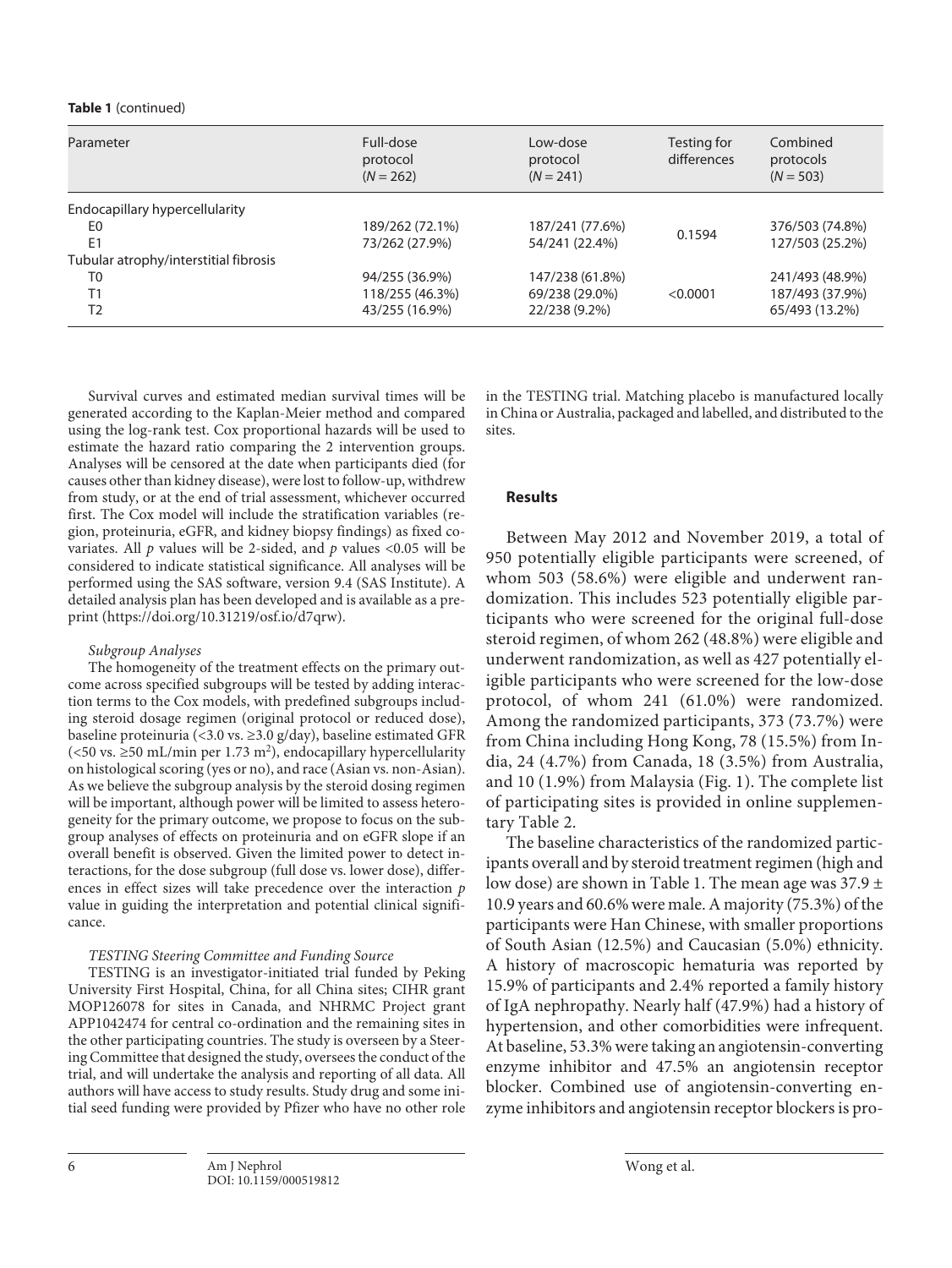hibited by the protocol to minimize the risk of hyperkalemia and/or acute kidney injury.

The mean eGFR at baseline was  $62.7 \pm 24.8$  mL/  $min/1.73$   $m^2$ , and the mean 24-h urine protein excretion was  $2.5 \pm 1.8$  g/day. One quarter of the participants had evidence of endocapillary hypercellularity on kidney biopsy, while about half had evidence of fibrosis and twothirds had segmental glomerulosclerosis.

Participants randomized to the full-dose compared to the low-dose steroid therapy regimen have broadly similar characteristics. The mean eGFR of the low-dose cohort was higher (66.6 vs. 59.2 mL/min/1.73 m<sup>2</sup>, p < 0.001), but proteinuria levels (2.5 vs. 2.6 g/day), baseline comorbidities, and biopsy findings were broadly comparable.

# **Discussion**

TESTING is the largest randomized trial conducted in IgA nephropathy to date, having successfully randomized 503 participants, and will determine the long-term efficacy and safety of oral methylprednisolone compared to matching placebo, on a background of RAS inhibitor therapy, in high-risk participants with IgA nephropathy. Although it is clear that high doses of immunosuppressants, such as corticosteroids, carry significant side effects, corticosteroid therapy in high-risk individuals with IgA nephropathy remains an area of great interest and some controversy, largely driven by uncertainty about its role in eGFR preservation and long-term protection against kidney failure.

The uncertainty about kidney benefits of corticosteroid-based immunosuppression is based on inconsistency in the available clinical trial-based outcome data. The STOP IgA trial compared steroid-based immunosuppression to placebo in high-risk but well-treated participants with IgAN and did not show any difference between groups in its eGFR-based primary outcome of de-cline of at least [1](#page-10-0)5 mL/min/1.7[3](#page-10-2)  $m^2$  over time [13]. In contrast, the interim analyses reported at the time of the change in protocol for the TESTING study suggested that the corticosteroid-treated group may have had a lower risk of a 40% decline in eGFR, kidney failure, or death due to kidney disease (5.9 vs. 15.9%, HR 0.37, 95% CI: 0.17– 0.85,  $p = 0.019$ ) and a slower rate of eGFR decline over time [[1](#page-10-0)[5](#page-10-4)]. In this context, the additional data that will be provided by the final analysis of the TESTING study will be critical. They will provide increased power to detect reductions in the risk of a composite kidney outcome routinely accepted by regulators thus allowing the detection of a smaller overall treatment effect (40% risk reduction) than that suggested by the previously published effects (63% risk reduction).

It will also provide much longer follow-up than the previously reported trials, thereby providing critical information about the timing and long-term durability of any observed effects. The clinical significance of followup duration in IgAN is exemplified by previous studies in people with sustained proteinuria between 1 and 2 g/day where the 10-year risk of 50% eGFR decline or kidney failure was 24% [\[22\]](#page-10-1). However, the short-term risk of similar clinical outcomes was only 1.1% in 3 years [[22](#page-10-1), [2](#page-10-1)[3\]](#page-10-2).

The TESTING study will also provide key guidance about the safety of steroid-based regimens when used in IgA nephropathy. The previously reported interim data found a significantly increased risk of serious adverse events in the corticosteroid group  $(14.7 \text{ vs. } 3.2\%, p = 003)$ including 11 serious infections, 2 of which were fatal. The nearly 5 times higher risk of serious adverse events is a particularly important finding given that many previous corticosteroid trials in IgAN have collected and reported adverse effects inconsistently. The STOP-IgAN trial also reported a similarly high incidence of severe infections among the immunosuppression arm (8 vs. 3,  $p = 0.07$ , compared to the control groups), including 1 death in the combination immunosuppression group. The excess of serious adverse events (mostly infections) observed in recent studies has changed clinical decision-making as indicated by the most recent KDIGO guidelines in glomerulonephritis for the use of corticosteroids in IgAN. The KDIGO guidelines in glomerulonephritis 2020 recommend a 6-month course of steroid therapy in individuals with high-risk IgAN and advised caution particularly in those who have an eGFR below 50 mL/min/1.73 m<sup>2</sup> (currently under public review). The final TESTING study will provide important data that will help resolve the uncertainty. In addition to the previously reported risk of serious adverse events and infections with the full-dose steroid regimen, the trial will allow at least qualitative comparison of infection rates with a lower-dose regimen accompanied by routine antibiotic prophylaxis against *P. jirovecii*. These data will allow clinicians to better balance any potential benefits against the risks associated with different regimens and help support and guide decisionmaking for people with IgA nephropathy.

The TESTING study will allow some comparison of any observed benefits of steroid therapy between the full-dose and low-dose regimens. As the primary composite outcome events are heavily time dependent and the follow-up dura-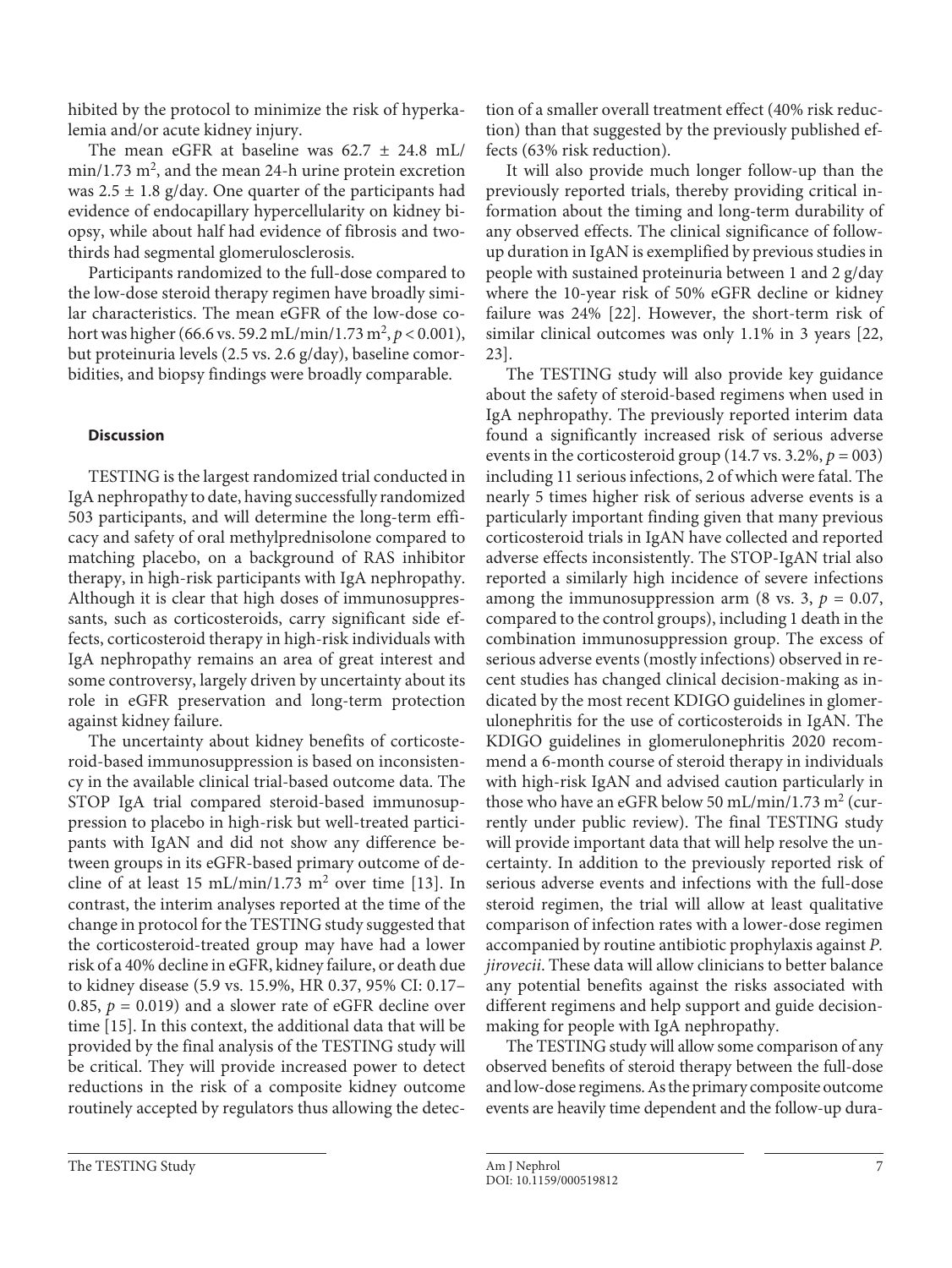tion of participants randomized to full-dose steroids or placebo will be substantially longer than those randomized to low-dose steroids or placebo, the majority of the primary outcomes is expected to occur in the former group. As such, it is unlikely that the TESTING study will have sufficient statistical power to reliably assess interactions by dose; however, it should provide important insights into the effects of different steroid therapy on proteinuria reduction and rate of eGFR loss. While the importance of proteinuria reduction continues to be debated, subject-level analyses of data from 13 randomized controlled trials found that shortterm reductions in proteinuria predict meaningful kidney clinical outcomes (i.e., doubling of serum creatinine level, kidney failure, and/or death). These analyses support the use of proteinuria reduction as a surrogate endpoint in IgA nephropathy trials [[2](#page-10-1)[4\]](#page-10-3), and regulatory agencies are considering interim approval of new therapies based on demonstrated proteinuria reduction in this condition (https:// www.calliditas.se/en/interim-report-q1-2021-3530/).

The relationship between rate of eGFR loss and change in proteinuria appears to be even more strongly related to kidney benefits [\[2](#page-10-1)[5\]](#page-10-4). As a result, any differences in effects on proteinuria reduction or rate of eGFR loss are likely to represent real differences in any kidney-protective effects of steroid therapy.

Despite the promising nature of the reported NEFI-GAN [[2](#page-10-1)[6](#page-10-5)] and NEFIGARD (https://www.calliditas.se/en/ interim-report-q1-2021-3530/) results and several ongoing trials with promising novel agents in IgA nephropathy, the outcomes of the TESTING study remain relevant because if steroids are shown to be beneficial with acceptable risk, it would have immediate implications globally, but especially for low-resource countries - given the relatively low cost of the intervention as compared to the new agents which are likely to be substantially more expensive and less accessible for these countries.

A major challenge to the trial design was the early observation of significant harm associated with full-dose steroid therapy. Following the DSMC report, the TESTING Steering Committee made changes designed to protect study participants while maximizing the value of the trial data that had been collected and could be collected in the future. All participants still receiving study drug were unblinded and were asked to return for an additional study assessment at which they were informed about the results that had been observed, and updated informed consent for ongoing data collection, safety assessment, and additional information regarding study outcomes was obtained. The study was then transitioned to an ongoing follow-up phase for all participants randomized to that time, recognizing

that the original study design required up to 8 months of steroid/placebo treatment, but up to 5 years of average follow-up. Based on the data analyses undertaken at the time to allow actual and potential study participants and their treating clinicians to be fully informed, with observed results that suggest a potential benefit of corticosteroid in high-risk individuals, the Steering Committee made the decision to continue recruitment with a protocol amendment instituting safety strategy. The safety strategy put in place included a lower-dose treatment regimen for subsequently randomized participants as well as *Pneumocystis jirovecii* pneumonia prophylaxis with trimethoprim-sulfamethoxazole during the first 3 months. With these modifications, along with changes to the study design, recruitment to the TESTING trial was successfully completed.

Furthermore, the trial population appeared to be comparable across the 2 cohorts, supporting cautious comparison of treatment effects across the 2 groups. The observed differences between the baseline characteristics of the high-dose and low-dose TESTING cohorts in BMI, smoking history, corticosteroid use, and history of diabetes mellitus may reflect the greater numbers of predominantly Caucasian (Canada) and East Asian (India) population in the low-dose cohort. The inclusion criteria of eGFR > 30 mL/min/1.73 m<sup>2</sup> explain for the baseline eGFR and tubulointerstitial fibrosis scores. There is comparable baseline proteinuria and other comorbidities between cohorts. The final study plan was designed to maximize the information provided to people with IgA nephropathy and the broader kidney community, in order to support data-driven treatment decisions in the future.

# **Conclusion**

Significant uncertainty persists in the role of steroid therapy in the treatment of IgAN. The TESTING trial will (1) confirm whether corticosteroid therapy produces long-term benefits overall, (2) provide important data by dose regimen on major kidney outcomes in a multiethnic population, and (3) allow this to be weighed against shortterm complications of therapy. This will allow better informed decision-making for people with high-risk IgA nephropathy in the future.

# **Acknowledgments**

The authors would like to acknowledge the contribution of the following individuals: TESTING Data Safety and Monitoring Committee: David Jayne (Chair), Angela Yee-Moon Wang, Tom Greene,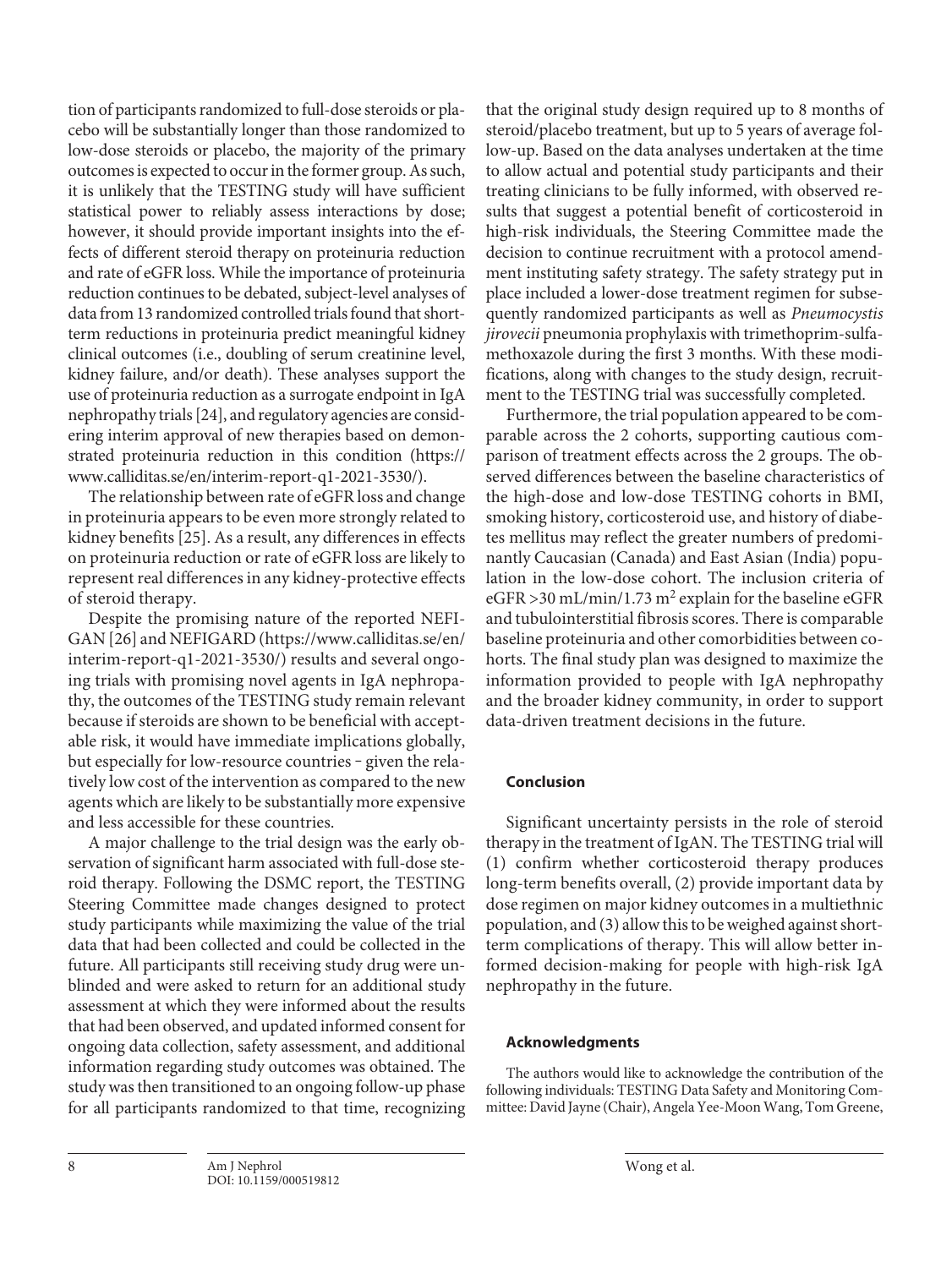and Michael Walsh; Endpoint adjudication committee: Rajiv Aggarwal (Chair), Zou Li, Amanda Wang, and Amanda Mather; key coordinating center staff of each country: Rebecca Anderson (Australia); Ainy Zahid and Anna Rogowsky (Canada); Yunfei Bao and Guili Sui (China); Oommen John and Purnima Rao Jevaji (India); Lee Mei Tan and Rozilawati Abdul Gaffar (Malaysia); George Clinical staff in Australia, China, India, and Malaysia; Data management team: Manuela Armenis, Dominic Byrne, and Ravinder Singh; Statistical team: Kris Rogers, Sana Shan, and Sandrine Stepien.

#### **Statement of Ethics**

The research described was conducted ethically in accordance with the World Medical Association Declaration of Helsinki. As noted in the manuscript, subjects gave their written informed consent to participate, and ethical approval was received from the respective Human Research Ethics Committee of each site of the individual country.

# **Conflict of Interest Statement**

Muh Geot Wong has received fees for advisory boards, steering committee roles, or scientific presentations from Travere, Baxter, Amgen, Abbvie, Chinook, Dimerix, Otsuka, GlaxoSmithKline, and CSL-Behring. JiChing Lv has received consultation fees from Chinook therapeutics and KBP Biosciences. Michelle A. Hladunewich has received research funding from Chemocentryx, Ionis, Calliditas Therapeutics, Pfizer, and Roche and consultation fees from Alnylam Pharmaceuticals. Vivekanand Jha has received research grants and honoraria for consultancy and advisory board from Baxter, GSK, and AstraZeneca. Minghui Zhao has received consultation fees from Novartis, Roche, AstraZeneca, and Glaxo-SmithKline. David Johnson has received consultancy fees, research grants, speaker's honoraria, and travel sponsorships from Baxter Healthcare and Fresenius Medical Care, consultancy fees from AstraZeneca, Bayer, and AWAK, speaker's honoraria from Ono and Boehringer Ingelheim and Lilly, and travel sponsorships from Ono and Amgen. David Johnson is the current recipient of an Australian National Health and Medical Research Council (NHMRC) Leadership Investigator Grant. Laurent Billot has received speaker's honoraria from Novo Nordisk. Heather Reich has received consultation honoraria from Calliditas, Chinook, Omeros, Alnylam, Retrophin, and Norvartis. Meg J. Jardine is supported by a Medical Research Future Fund Next Generation Clinical Researchers Program Career Development Fellowship; is responsible for research projects that have received unrestricted funding from Amgen, Baxter, CSL, Eli Lilly, Gambro, and MSD; has served on advisory boards sponsored by Akebia, AstraZeneca, Baxter, Bayer, Boehringer Ingelheim, MSD, and Vifor; serves/has served on Steering Committee for trials sponsored by Chinook, CSL, and Janssen; serves on a Steering Committee for an investigator-initiated trial with funding support from Dimerix; spoken at scientific meetings sponsored by Amgen, Janssen, Merck, Roche, and Vifor, with any consultancy, honoraria, or travel support paid to her institution. Mark Woodward has received consultation fees from Amgen, Kyowa Kirin, and Freeline. David C. Wheeler has received honoraria and/or speaker fees from AstraZeneca, Astellas, Amgen, Bayer, Boehringer Ingelheim, GlaxoSmithKline, Janssen, Napp, Mundipharma, Merck Sharp and Dohme, Tricia, Vifor, and Zydus. Richard Glassock has received consultation fees from Chemocentryx, Omeros, Ionis, Travere, Horizon, BioCryst, Equillium, Calliditas, RenaSight (Natera), Novartis, Otsuka, and UpTo Date (Wolters Kluwer Health). Alan Cass was a recipient of the Australian NHMRC Project Grant for the current study and a current recipient of a NHMRC Leadership Investigator Grant. Jürgen Floege has received consultation honoraria from Abgenix, Calliditas, Idorsia, Novartis, Omeros, Travere, and Visterra. Giuseppe Remuzzi has received consultation fees from BioCryst Pharmaceuticals, Inc., and Menarini Ricerche Spa. Yangfeng Wu has received consultation fees from the World Health Organization, China Office, for the hypertension and noncommunicable disease program. Rajiv Agarwal has received consultation fees from Akebia, Boehringer, Bayer, Chinook, Diamedica, Reata, Vifor, and Vertex. Hong Zhang has received consultation fees and serves in the Steering Committee for Janssen, Novartis. Omeros, Calliditas, and Chinook. Vlado Perkovic has received fees for advisory boards, steering committee roles, or scientific presentations from AbbVie, Astellas, AstraZeneca, Bayer, Baxter, Bristol-Myers Squibb, Boehringer Ingelheim, Chinook, Dimerix, Durect, Eli Lilly, Gilead, GlaxoSmithKline, Janssen, Merck, Mitsubishi Tanabe, Mundipharma, Novartis, Novo Nordisk, Pfizer, PharmaLink, Relypsa, Sanofi, Servier, Travere, Vifor, and Tricida.

## **Funding Sources**

The TESTING trial was funded by the Australian National Health and Medical Research Council, China CMA Innovation fund for Medical Science (2019-I2M-5-046), China National Funds for Distinguished Young Scientists (81925006), National Key Research and Development of Program of China (2018YFC1314004), the Canadian Institutes for Health Research, and had study drug and a small amount of initial funding (US\$75,000) provided by Pfizer. The funder of the study had no role in study design, data collection, data analysis, data interpretation, or writing of the report. The steering committee had final responsibility for the decision to submit for publication.

#### **Author Contributions**

Muh Geot Wong and Ji Cheng Lv were responsible for drafting the manuscript; Hong Zhang and Vlado Perkovic were responsible for providing critical input. All co-authors have equal contribution to the design and conduct of the study and provided the final approval for publication.

#### **Data Availability Statement**

The data that support the findings of this study are not publicly available because they contain information that could potentially compromise the privacy of the research participants and are however available from the corresponding author Muh Geot Wong and/or Hong Zhang upon reasonable request.